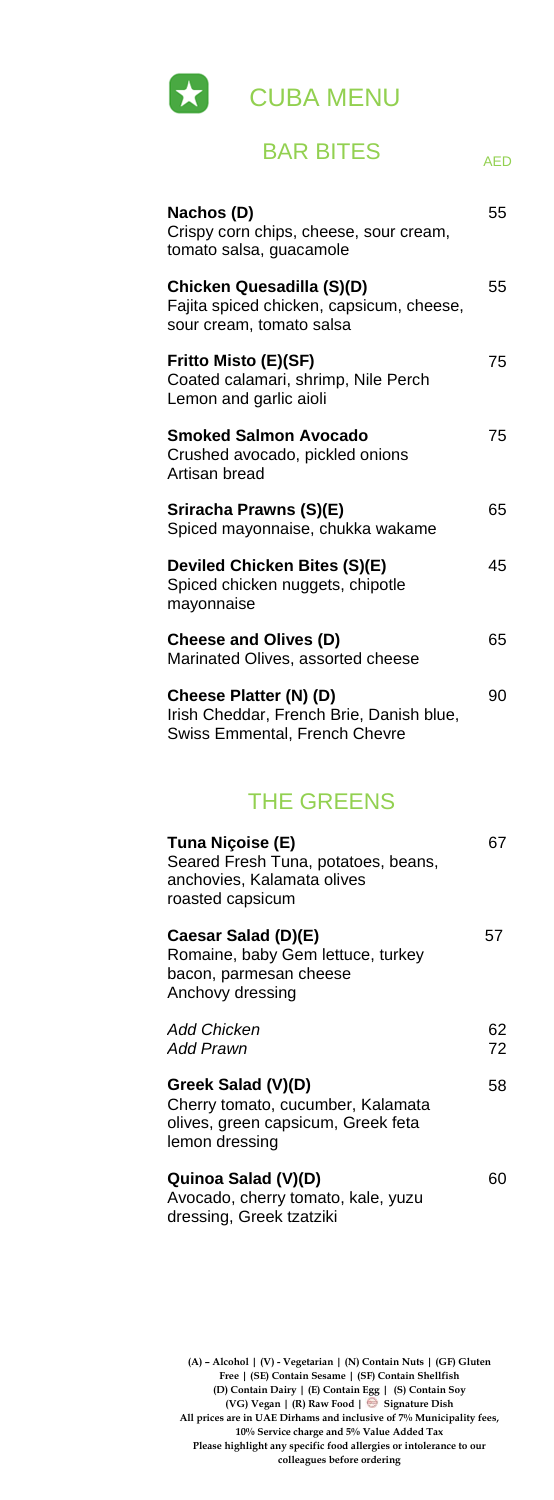**Please inform us of any allergies or dietary requirements before ordering Dishes indicated with (A) - Alcohol (P) - Pork (V) - Vegetarian (N) - Contains Nuts (GF) - Gluten Free (SE) - Sesame (SF) - Shellfish (D) - Dairy (E) - Egg (S) - Soy (VG) - Vegan (R) – Raw food / Crude - Signature Dish All prices are in UAE Dirhams and inclusive of 7% Municipality fees, 10% service charge and 5% Value Added Tax**

#### BURGERS & SANDWICH

*Beef Burgers are made in-house, using Australian wagyu beef, served in brioche with fries, if not otherwise specified*

AED

| Classic Beef Burger (D)(E)<br>Beef patty, cheddar cheese, onion<br>marmalade, lettuce, tomato, dill pickle<br>Served with special anchovy sauce | 78 |
|-------------------------------------------------------------------------------------------------------------------------------------------------|----|
| BBQ Chicken Burger (D)(S)(E)<br>Chicken patty, Cheddar cheese<br>BBQ sauce, lettuce, tomato, dill pickle                                        | 75 |
| Mojo Chicken Melt (D)(E)<br>Grilled Mojo chicken, Turkey ham,<br>mustard, dill pickle, cheese                                                   | 70 |
| <b>Creole Salmon Wrap(S)</b><br>Cajun salmon, pickle cucumber,<br>corn salsa, avocado, lettuce                                                  | 75 |

PIZZA

| Pizza Margarita (V)(D)<br>Tomato sauce, mozzarella, basil                                                                     |    |
|-------------------------------------------------------------------------------------------------------------------------------|----|
| <b>BBQ Chicken Pizza (S)(D)</b><br>Tomato sauce, grilled peppers, jalapeno<br>chili, cilantro, mozzarella & Cheddar<br>cheese | 65 |
| Garlic Chili Prawn Pizza (D)(SF)<br>Garlic prawns, sweet peppers, pineapple,<br>onion, mozzarella cheese                      | 75 |
| Pizza Capricciosa (D)<br>Tomato sauce, mozzarella, Turkey ham,<br>artichokes, mushrooms, and olives                           | 75 |